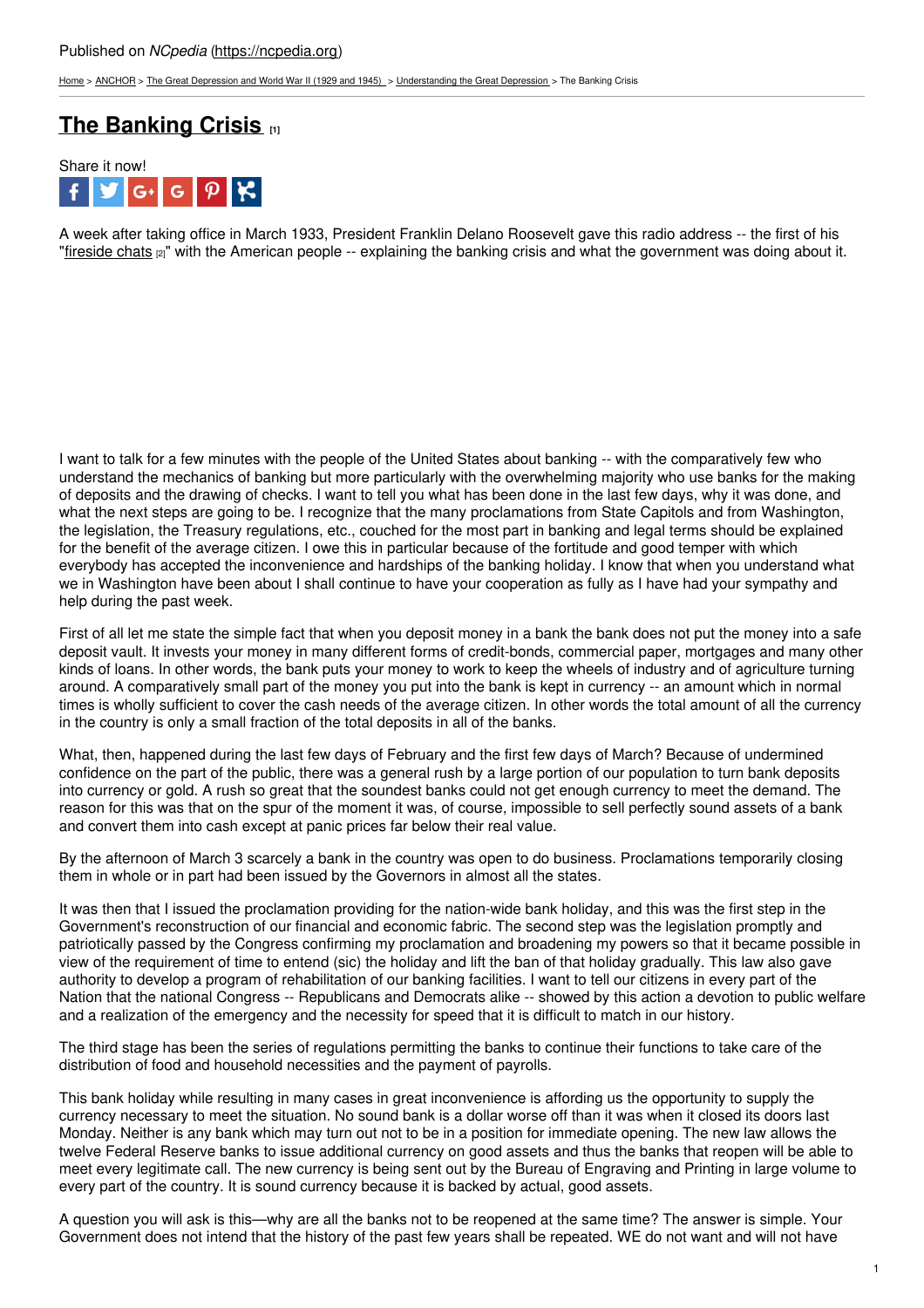another epidemic of bank failures.

As a result we start tomorrow, Monday, with the opening of banks in the twelve Federal Reserve Bank cities—those banks which on first examination by the Treasury have already been found to be all right. This will be followed on Tuesday by the resumption of all their functions by banks already found to be sound in cities where there are recognized clearinghouses. That means about 250 cities of the United States.

On Wednesday and succeeding days banks in smaller places all through the country will resume business, subject, of course, to the Government's physical ability to complete its survey. It is necessary that the reopening of banks be extended over a period in order to permit the banks to make applications for necessary loans, to obtain currency needed to meet their requirements and to enable the Government to make common sense checkups.

Let me make it clear to you that if your bank does not open the first day you are by no means justified in believing that it will not open. A bank that opens on one of the subsequent days is in exactly the same status as the bank that opens tomorrow.

I know that many people are worrying about State banks not members of the Federal Reserve System. These banks can and will receive assistance from member banks and from the Reconstruction Finance Corporation. These state banks are following the same course as the national banks except that they get their licenses to resume business from the state authorities, and these authorities have been asked by the Secretary of the Treasury to permit their good banks to open up on the same schedule as the national banks. I am confident that the state banking departments will be as careful as the National Government in the policy relating to the opening of banks and will follow the same broad policy.

It is possible that when the banks resume a very few people who have not recovered from their fear may again begin withdrawals. Let me make it clear that the banks will take care of all needs—and it is my belief that hoarding during the past week has become an exceedingly unfashionable pastime. It needs no prophet to tell you that when the people find that they can get their money -- that they can get it when they want it for all legitimate purposes -- the phantom of fear will soon be laid. People will again be glad to have their money where it will be safely taken care of and where they can use it conveniently at any time. I can assure you that it is safer to keep your money in a reopened bank than under the mattress.

The success of our whole great national program depends, of course, upon the cooperation of the public -- on its intelligent support and use of a reliable system.

Remember that the essential accomplishment of the new legislation is that it makes it possible for banks more readily to convert their assets into cash than was the case before. More liberal provision has been made for banks to borrow on these assets at the Reserve Banks and more liberal provision has also been made for issuing currency on the security of those good assets. This currency is not fiat currency. It is issued only on adequate security -- and every good bank has an abundance of such security.

One more point before I close. There will be, of course, some banks unable to reopen without being reorganized. The new law allows the Government to assist in making these reorganizations quickly and effectively and even allows the Government to subscribe to at least a part of new capital which may be required.

I hope you can see from this elemental recital of what your government is doing that there is nothing complex, or radical in the process.

We had a bad banking situation. Some of our bankers had shown themselves either incompetent or dishonest in their handling of the people's funds. They had used the money entrusted to them in speculations and unwise loans. This was of course not true in the vast majority of our banks but it was true in enough of them to shock the people for a time into a sense of insecurity and to put them into a frame of mind where they did not differentiate, but seemed to assume that the acts of a comparative few had tainted them all. It was the Government's job to straighten out this situation and do it as quickly as possible -- and the job is being performed.

I do not promise you that every bank will be reopened or that individual losses will not be suffered, but there will be no losses that possibly could be avoided; and there would have been more and greater losses had we continued to drift. I can even promise you salvation for some at least of the sorely pressed banks. We shall be engaged not merely in reopening sound banks but in the creation of sound banks through reorganization. It has been wonderful to me to catch the note of confidence from all over the country. I can never be sufficiently grateful to the people for the loyal support they have given me in their acceptance of the judgment that has dictated our course, even though all of our processes may not have seemed clear to them.

After all there is an element in the readjustment of our financial system more important than currency, more important than gold, and that is the confidence of the people. Confidence and courage are the essentials of success in carrying out our plan. You people must have faith; you must not be stampeded by rumors or guesses. Let us unite in banishing fear. We have provided the machinery to restore our financial system; it is up to you to support and make it work.

It is your problem no less than it is mine. Together we cannot fail.

**User Tags:** [banking](https://ncpedia.org/category/user-tags/banking) [3] [economics](https://ncpedia.org/category/user-tags/economics) [4]